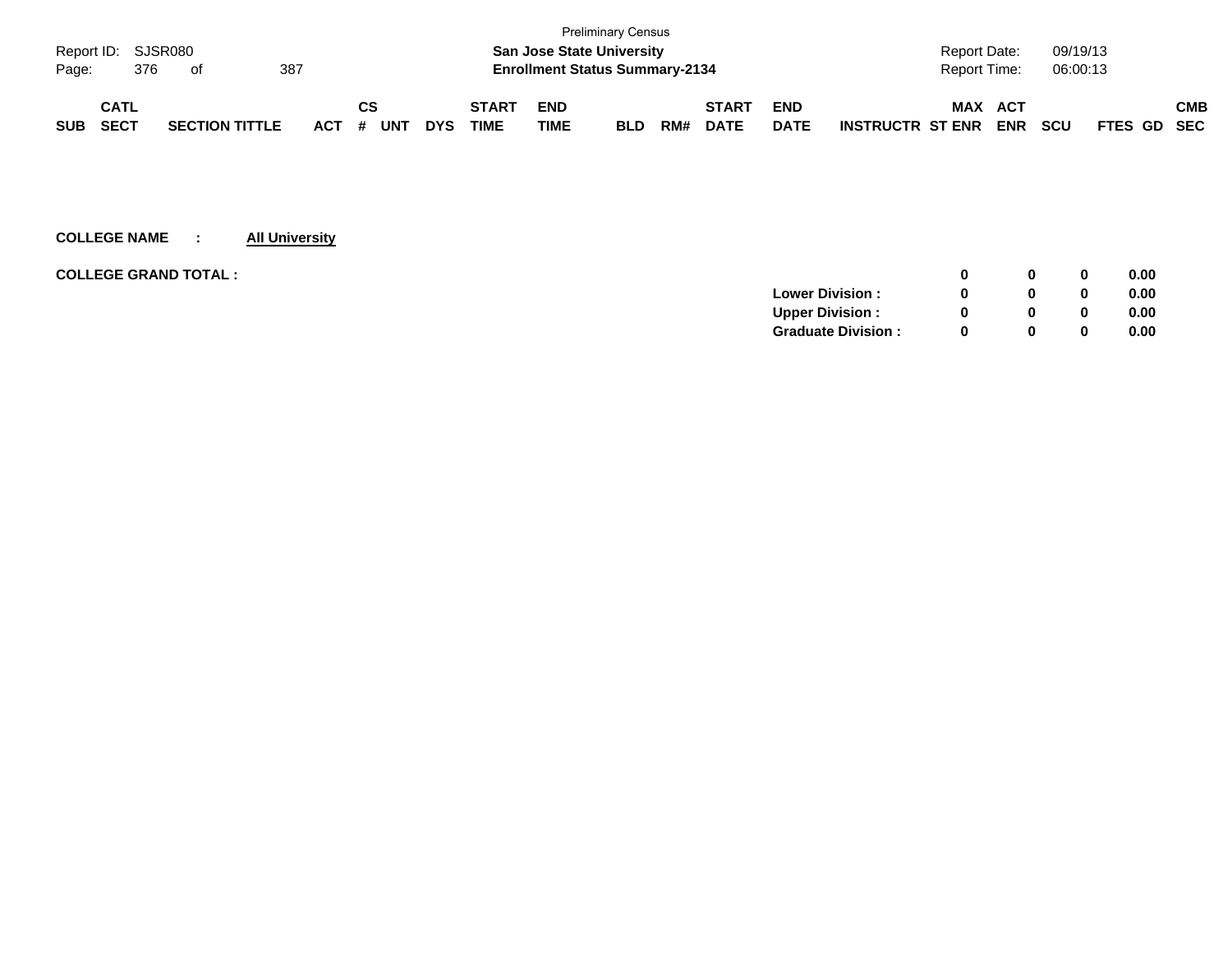| Report ID:<br>Page:      | 380                        | SJSR080<br>387<br>οf                                                                    |                                        |               |                                      |                          |                             | San Jose State University<br><b>Enrollment Status Summary-2134</b> | <b>Preliminary Census</b> |     |                             |                                                                         |                                                                                                                                  |               | <b>Report Date:</b><br><b>Report Time:</b> |                              | 09/19/13<br>06:00:13 |                              |                                           |                          |
|--------------------------|----------------------------|-----------------------------------------------------------------------------------------|----------------------------------------|---------------|--------------------------------------|--------------------------|-----------------------------|--------------------------------------------------------------------|---------------------------|-----|-----------------------------|-------------------------------------------------------------------------|----------------------------------------------------------------------------------------------------------------------------------|---------------|--------------------------------------------|------------------------------|----------------------|------------------------------|-------------------------------------------|--------------------------|
| <b>SUB</b>               | <b>CATL</b><br><b>SECT</b> | <b>SECTION TITTLE</b>                                                                   | <b>ACT</b>                             | $\mathsf{cs}$ | # UNT                                | <b>DYS</b>               | <b>START</b><br><b>TIME</b> | <b>END</b><br><b>TIME</b>                                          | <b>BLD</b>                | RM# | <b>START</b><br><b>DATE</b> | <b>END</b><br><b>DATE</b>                                               | <b>INSTRUCTR ST ENR</b>                                                                                                          |               | MAX ACT                                    | <b>ENR</b>                   | <b>SCU</b>           | FTES GD                      |                                           | <b>CMB</b><br><b>SEC</b> |
| College<br>ATH           | ÷<br>Department :<br>2101  | <b>All University</b><br><b>Intercollegiate Athletics</b><br>Baseball-Men               | <b>ACT</b>                             |               | 18 1.0                               | TBA                      |                             |                                                                    |                           |     |                             | 08/21/13 12/09/13                                                       | B Sanfilippo A                                                                                                                   |               | 20                                         | 31                           | 31                   | $2.07 \t 0$                  |                                           |                          |
| ATH                      | 2S 01                      | Skls Dvlo BsBI-Men                                                                      | ACT                                    |               | 18 1.0                               | TBA                      |                             |                                                                    |                           |     |                             | 08/21/13 12/09/13                                                       | Total:<br>B Sanfilippo A<br>Total:                                                                                               |               | 20<br>50<br>50                             | 31<br>23<br>23               | 31<br>23<br>23       | 2.07<br>1.53<br>1.53         | - 0                                       |                          |
| ATH                      | 4101                       | Basketball-Men                                                                          | <b>ACT</b>                             |               | 18  1.0                              | TBA                      |                             |                                                                    |                           |     |                             | 08/21/13 12/09/13                                                       | J Kennedy<br>Total:                                                                                                              | A             | 20<br>20                                   | 12<br>12                     | 12<br>12             | 0.80<br>0.80                 | $\overline{\phantom{0}}$                  |                          |
| ATH<br>ATH               | 4S 01<br>4S 02             | Skl Dvlp Bkbl-Men<br>Ski Dvip Bkbl-Men                                                  | ACT<br><b>ACT</b>                      | 18            | 1.0<br>18 1.0                        | TBA<br>TBA               |                             |                                                                    |                           |     |                             | 08/21/13 12/09/13<br>08/21/13 12/09/13                                  | J Kennedy<br>J Kennedy<br>Total:                                                                                                 | A<br>A        | 40<br>20<br>60                             | 8<br>0<br>8                  | 8<br>0<br>8          | 0.53<br>0.00<br>0.53         | $\overline{0}$<br>$\overline{\mathbf{0}}$ |                          |
| ATH<br>ATH               | 61 01<br>61 02             | Basketball-Women<br>Basketball-Women                                                    | ACT<br><b>ACT</b>                      | 18            | 1.0<br>18 1.0                        | TBA<br>TBA               |                             |                                                                    |                           |     |                             | 08/21/13 12/09/13 M Hays<br>08/21/13 12/09/13                           | M Hays<br>Total:                                                                                                                 | A<br>A        | 50<br>50<br>100                            | 12<br>0<br>12                | 12<br>0<br>12        | 0.80<br>0.00<br>0.80         | $\overline{0}$<br>- 0                     |                          |
| ATH<br>ATH<br>ATH        | 6S 01<br>6S 02<br>6S 03    | Skl Dvlop Bkbl-Wo<br>Skl Dvlop Bkbl-Wo<br>Skl Dvlop Bkbl-Wo                             | ACT<br><b>ACT</b><br><b>ACT</b>        | 18<br>18      | 1.0<br>1.0<br>18 1.0                 | TBA<br>TBA<br>TBA        |                             |                                                                    |                           |     | 08/21/13                    | 08/21/13 12/09/13 M Hays<br>12/09/13 M Hays<br>08/21/13 12/09/13 M Hays |                                                                                                                                  | A<br>A<br>A   | 50<br>20<br>20                             | 10<br>0<br>0                 | 10<br>0<br>0         | 0.67<br>0.00<br>0.00         | - 0<br>- 0<br>0                           |                          |
| ATH<br>ATH<br>ATH        | 12101<br>12102<br>12103    | Football-Men<br>Football-Men<br>Football-Men                                            | <b>ACT</b><br><b>ACT</b><br><b>ACT</b> | 18<br>18      | 1.0<br>$-1.0$<br>18 1.0              | TBA<br>TBA<br>TBA        |                             |                                                                    |                           |     | 08/21/13                    | 08/21/13 12/09/13<br>12/09/13<br>08/21/13 12/09/13                      | Total:<br>R Caragher<br>R Caragher<br>R Caragher                                                                                 | A<br>A<br>- A | 90<br>20<br>20<br>20                       | 10<br>57<br>26<br>19         | 10<br>57<br>26<br>19 | 0.67<br>3.80<br>1.73<br>1.27 | - 0<br>- 0<br>0                           |                          |
| ATH<br>ATH               | 12S 01                     | Skl Dvlp Football<br>12S 02 Skl Dvlp Football                                           | ACT<br>ACT 18 1.0 TBA                  |               | 18 1.0                               | TBA                      |                             |                                                                    |                           |     |                             |                                                                         | Total:<br>08/21/13 12/09/13 R Caragher A<br>08/21/13 12/09/13 R Caragher A                                                       |               | 60<br>20<br>20                             | 102<br>36<br>20              | 102<br>36<br>20      | 6.80<br>2.40<br>$1.33 \ 0$   | $\overline{0}$                            |                          |
| ATH<br>ATH<br>ATH<br>ATH | 12S 04<br>12S 05<br>12S 06 | 12S 03 Skl Dvlp Football<br>Skl Dvlp Football<br>Skl Dvlp Football<br>Skl Dvlp Football | ACT<br>ACT<br><b>ACT</b><br><b>ACT</b> |               | 18 1.0<br>18 1.0<br>18 1.0<br>18 1.0 | TBA<br>TBA<br>TBA<br>TBA |                             |                                                                    |                           |     |                             |                                                                         | 08/21/13 12/09/13 R Caragher A<br>08/21/13 12/09/13 R Caragher A<br>08/21/13 12/09/13 R Caragher<br>08/21/13 12/09/13 R Caragher | - A<br>A      | 20<br>20<br>20<br>20                       | 19<br>14<br>$\mathbf 1$<br>0 | 19<br>14<br>1<br>0   | 1.27<br>0.93<br>0.07<br>0.00 | 0<br>0<br>0<br>0                          |                          |
| ATH<br>ATH               | 12S 07<br>12S 08           | Skl Dvlp Football<br>Skl Dvlp Football                                                  | <b>ACT</b><br>ACT                      |               | 18 1.0<br>18 1.0                     | TBA<br>TBA               |                             |                                                                    |                           |     |                             |                                                                         | 08/21/13 12/09/13 R Caragher A<br>08/21/13 12/09/13 R Caragher A<br>Total:                                                       |               | 20<br>20<br>160                            | 0<br>0<br>90                 | 0<br>0<br>90         | 0.00<br>0.00<br>6.00         | 0<br>- 0                                  |                          |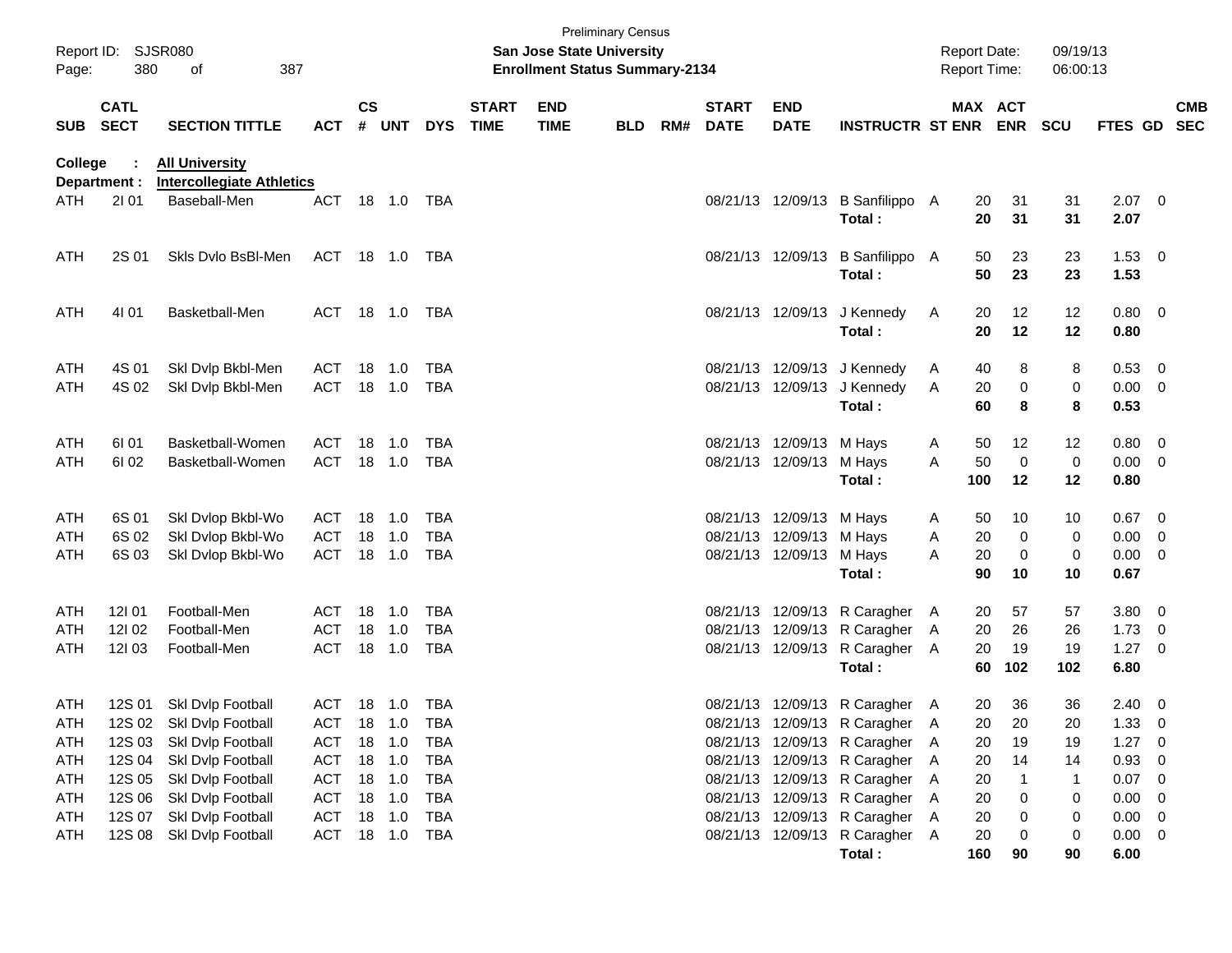| Page:      | Report ID: SJSR080<br>381  | 387<br>of                                            |                       |                    |                  |                          |                             | <b>San Jose State University</b><br><b>Enrollment Status Summary-2134</b> | <b>Preliminary Census</b> |     |                             |                           |                                                                            | <b>Report Date:</b><br><b>Report Time:</b> |                                    | 09/19/13<br>06:00:13           |                                       |            |
|------------|----------------------------|------------------------------------------------------|-----------------------|--------------------|------------------|--------------------------|-----------------------------|---------------------------------------------------------------------------|---------------------------|-----|-----------------------------|---------------------------|----------------------------------------------------------------------------|--------------------------------------------|------------------------------------|--------------------------------|---------------------------------------|------------|
| <b>SUB</b> | <b>CATL</b><br><b>SECT</b> | <b>SECTION TITTLE</b>                                | <b>ACT</b>            | $\mathsf{cs}$<br># | UNT              | <b>DYS</b>               | <b>START</b><br><b>TIME</b> | <b>END</b><br><b>TIME</b>                                                 | <b>BLD</b>                | RM# | <b>START</b><br><b>DATE</b> | <b>END</b><br><b>DATE</b> | <b>INSTRUCTR ST ENR</b>                                                    |                                            | MAX ACT<br>ENR SCU                 |                                | FTES GD SEC                           | <b>CMB</b> |
| ATH        | 14101                      | Golf-Men                                             | ACT 18 1.0            |                    |                  | TBA                      |                             |                                                                           |                           |     |                             |                           | 08/21/13 12/09/13 J Kennaday A<br>Total:                                   | 25<br>25                                   | 9<br>9                             | 9<br>9                         | $0.60 \t 0$<br>0.60                   |            |
| ATH<br>ATH | 14S 01<br>14S 02           | Skl Dvlp Golf-Men<br>Skl Dvlp Golf-Men               | ACT<br><b>ACT</b>     |                    | 19 1.0<br>19 1.0 | <b>TBA</b><br><b>TBA</b> |                             |                                                                           |                           |     |                             |                           | 08/21/13 12/09/13 J Kennaday A<br>08/21/13 12/09/13 J Kennaday A<br>Total: | 25<br>20<br>45                             | 7<br>$\mathbf 0$<br>$\overline{7}$ | 7<br>0<br>$\overline{7}$       | $0.47 \quad 0$<br>$0.00 \t 0$<br>0.47 |            |
| ATH        | 16101                      | Golf-Women                                           | ACT 19 1.0 TBA        |                    |                  |                          |                             |                                                                           |                           |     |                             | 08/21/13 12/09/13         | J Dormann<br>Total:                                                        | 25<br>A<br>25                              | $\overline{a}$<br>$\mathbf{2}$     | $\overline{c}$<br>$\mathbf{2}$ | $0.13 \quad 0$<br>0.13                |            |
| ATH        |                            | 16S 01 SkI Dvlp Golf-Wo                              | ACT 19 1.0 TBA        |                    |                  |                          |                             |                                                                           |                           |     |                             | 08/21/13 12/09/13         | D Dormann<br>Total:                                                        | 25<br>A<br>25                              | $\overline{a}$<br>$\mathbf{2}$     | $\overline{2}$<br>$\mathbf{2}$ | $0.13 \quad 0$<br>0.13                |            |
| ATH        | 20101                      | Gymnastics-Women                                     | ACT 19 1.0 TBA        |                    |                  |                          |                             |                                                                           |                           |     |                             |                           | 08/21/13 12/09/13 W Wright<br>Total:                                       | 50<br>A<br>50                              | 20<br>20                           | 20<br>20                       | $1.33 \ 0$<br>1.33                    |            |
| ATH<br>ATH | 20S 01<br>20S 02           | Skls Dvlp Gym-Wo<br>Skls Dvlp Gym-Wo                 | ACT<br><b>ACT</b>     |                    | 19 1.0<br>19 1.0 | <b>TBA</b><br>TBA        |                             |                                                                           |                           |     |                             |                           | 08/21/13 12/09/13 W Wright<br>08/21/13 12/09/13 W Wright<br>Total:         | A<br>40<br>20<br>Α<br>60                   | 17<br>$\mathbf 0$<br>17            | 17<br>$\mathbf 0$<br>17        | $1.13 \ 0$<br>$0.00 \t 0$<br>1.13     |            |
| ATH        | 26101                      | Tennis-Women                                         | ACT 19 1.0 TBA        |                    |                  |                          |                             |                                                                           |                           |     |                             |                           | 08/21/13 12/09/13 S Malroux<br>Total:                                      | Α<br>40<br>40                              | 5<br>5                             | 5<br>$5\phantom{.0}$           | 0.33 0<br>0.33                        |            |
| ATH        | 26S 01                     | Skl Dvlp Ten-Wo                                      | ACT 19 1.0 TBA        |                    |                  |                          |                             |                                                                           |                           |     |                             |                           | 08/21/13 12/09/13 S Malroux<br>Total:                                      | Α<br>40<br>40                              | $\overline{a}$<br>$\overline{2}$   | $\overline{2}$<br>$\mathbf{2}$ | $0.13 \ 0$<br>0.13                    |            |
| ATH<br>ATH | 30101<br>30102             | Soccer-Men<br>Soccer-Men                             | ACT<br><b>ACT</b>     |                    | 19 1.0<br>19 1.0 | <b>TBA</b><br><b>TBA</b> |                             |                                                                           |                           |     |                             |                           | 08/21/13 12/09/13 G St Clair<br>08/21/13 12/09/13 G St Clair<br>Total:     | 50<br>A<br>20<br>Α<br>70                   | 21<br>$\mathbf 0$<br>21            | 21<br>$\mathbf 0$<br>21        | $1.40 \ 0$<br>$0.00 \t 0$<br>1.40     |            |
| ATH<br>ATH |                            | 30S 01 Skls Dvlp Soccer<br>30S 02 Skls Dvlp Soccer   | ACT<br>ACT 19 1.0 TBA |                    | 19  1.0  TBA     |                          |                             |                                                                           |                           |     |                             |                           | 08/21/13 12/09/13 G St Clair<br>08/21/13 12/09/13 G St Clair<br>Total:     | $50\,$<br>A<br>20<br>Α<br>70               | 17<br>$\overline{1}$<br>18         | 17<br>1<br>18                  | $1.13 \ 0$<br>$0.07 \t 0$<br>1.20     |            |
| ATH        | 32101                      | Softball-Women                                       | ACT 18 1.0 TBA        |                    |                  |                          |                             |                                                                           |                           |     |                             |                           | 08/21/13 12/09/13 C Hardee<br>Total:                                       | A<br>50<br>50                              | 22<br>22                           | 22<br>22                       | $1.47 \ 0$<br>1.47                    |            |
| ATH<br>ATH |                            | 32S 01 SkI Dvlp Sftbl Wo<br>32S 02 Skl Dvlp Sftbl Wo | ACT<br>ACT 18 1.0 TBA |                    | 18  1.0          | TBA                      |                             |                                                                           |                           |     |                             |                           | 08/21/13 12/09/13 C Hardee<br>08/21/13 12/09/13 C Hardee                   | 50<br>A<br>20<br>Α                         | 15<br>$\mathbf 0$                  | 15<br>0                        | $1.00 \t 0$<br>$0.00 \t 0$            |            |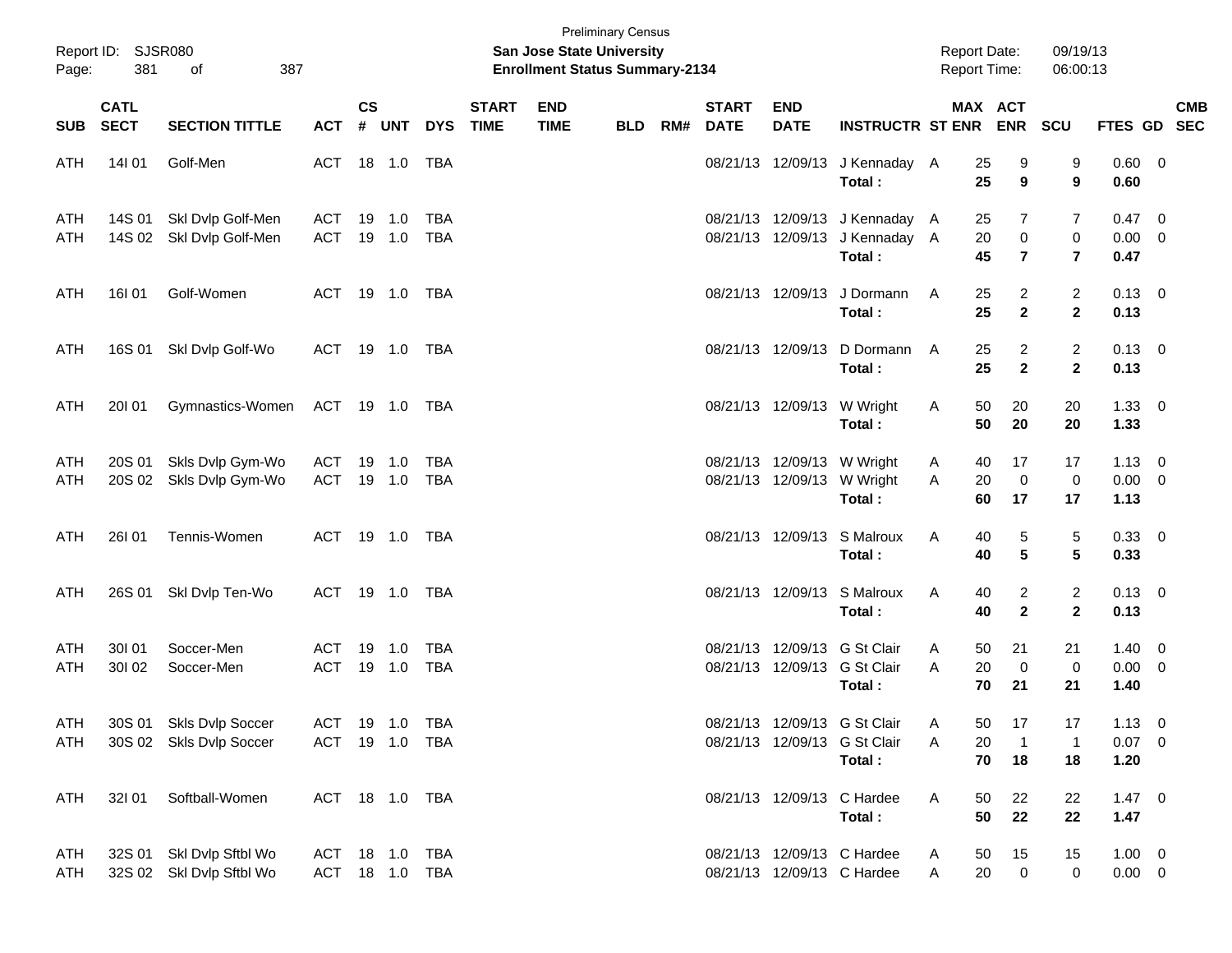| Page:      | Report ID: SJSR080<br>382  | 387<br>of                                |                   |               |                  |                   |                             | San Jose State University<br><b>Enrollment Status Summary-2134</b> | <b>Preliminary Census</b> |     |                             |                                                |                                                                    | <b>Report Date:</b><br><b>Report Time:</b> |                                     | 09/19/13<br>06:00:13     |                                       |            |
|------------|----------------------------|------------------------------------------|-------------------|---------------|------------------|-------------------|-----------------------------|--------------------------------------------------------------------|---------------------------|-----|-----------------------------|------------------------------------------------|--------------------------------------------------------------------|--------------------------------------------|-------------------------------------|--------------------------|---------------------------------------|------------|
| <b>SUB</b> | <b>CATL</b><br><b>SECT</b> | <b>SECTION TITTLE</b>                    | <b>ACT</b>        | $\mathsf{cs}$ | # UNT            | <b>DYS</b>        | <b>START</b><br><b>TIME</b> | <b>END</b><br><b>TIME</b>                                          | <b>BLD</b>                | RM# | <b>START</b><br><b>DATE</b> | <b>END</b><br><b>DATE</b>                      | <b>INSTRUCTR ST ENR ENR</b>                                        |                                            | MAX ACT                             | <b>SCU</b>               | FTES GD SEC                           | <b>CMB</b> |
|            |                            |                                          |                   |               |                  |                   |                             |                                                                    |                           |     |                             |                                                | Total:                                                             |                                            | 15<br>70                            | 15                       | 1.00                                  |            |
| ATH        | 34101                      | Swimming-Women                           | ACT 19 1.0 TBA    |               |                  |                   |                             |                                                                    |                           |     |                             | 08/21/13 12/09/13                              | S Hopkins<br>Total:                                                | A                                          | 25<br>50<br>50<br>25                | 25<br>25                 | $1.67$ 0<br>1.67                      |            |
| ATH        | 34S 01                     | Skl Dvlp Swim-Wo                         | ACT 19 1.0 TBA    |               |                  |                   |                             |                                                                    |                           |     |                             |                                                | 08/21/13 12/09/13 S Hopkins<br>Total:                              | A                                          | 17<br>50<br>50<br>17                | 17<br>17                 | $1.13 \ 0$<br>1.13                    |            |
| ATH        | 36101                      | Volleyball-Women                         | ACT 18 1.0 TBA    |               |                  |                   |                             |                                                                    |                           |     |                             | 08/21/13 12/09/13                              | J Haldi<br>Total:                                                  | A                                          | 50<br>13<br>50<br>13                | 13<br>13                 | $0.87$ 0<br>0.87                      |            |
| ATH<br>ATH | 36S 01<br>36S 02           | Skls Dvlp Vlybl-Wo<br>Skls Dvlp Vlybl-Wo | ACT<br>ACT 18 1.0 |               | 18 1.0           | <b>TBA</b><br>TBA |                             |                                                                    |                           |     |                             | 08/21/13 12/09/13 J Haldi<br>08/21/13 12/09/13 | J Haldi<br>Total:                                                  | A<br>20<br>A                               | 11<br>50<br>$\mathbf 0$<br>70<br>11 | 11<br>$\pmb{0}$<br>11    | $0.73 \quad 0$<br>$0.00 \t 0$<br>0.73 |            |
| ATH<br>ATH | 421 01<br>421 02           | Cross Country Wmn<br>Cross Country Wmn   | ACT<br>ACT 18 1.0 |               | 18 1.0           | TBA<br>TBA        |                             |                                                                    |                           |     |                             |                                                | 08/21/13 12/09/13 K Watson<br>08/21/13 12/09/13 K Watson<br>Total: | A<br>A<br>20<br>40                         | 13<br>20<br>$\overline{1}$<br>14    | 13<br>$\mathbf{1}$<br>14 | $0.87$ 0<br>$0.07$ 0<br>0.93          |            |
| ATH<br>ATH | 42S 01<br>42S 02           | Skls Dvlp Crs Ctry<br>Skls Dvlp Crs Ctry | ACT<br>ACT        |               | 18 1.0<br>18 1.0 | TBA<br>TBA        |                             |                                                                    |                           |     |                             |                                                | 08/21/13 12/09/13 K Watson<br>08/21/13 12/09/13 K Watson<br>Total: | 20<br>A<br>A<br>20<br>40                   | 9<br>$\pmb{0}$<br>9                 | 9<br>$\pmb{0}$<br>9      | $0.60 \t 0$<br>$0.00 \t 0$<br>0.60    |            |
| ATH        | 44101                      | Soccer Women                             | ACT 18 1.0 TBA    |               |                  |                   |                             |                                                                    |                           |     |                             | 08/21/13 12/09/13                              | J Leightman A<br>Total:                                            |                                            | 17<br>40<br>40<br>17                | 17<br>17                 | $1.13 \ 0$<br>1.13                    |            |
| ATH        | 44S 01                     | Skls Dvlp Soccer W                       | ACT 18 1.0 TBA    |               |                  |                   |                             |                                                                    |                           |     |                             | 08/21/13 12/09/13                              | J Leightman A<br>Total:                                            | 40                                         | 40<br>14<br>14                      | 14<br>14                 | 0.93 0<br>0.93                        |            |
| ATH        | 46I 01                     | Water Polo Women                         | ACT 18 1.0 TBA    |               |                  |                   |                             |                                                                    |                           |     |                             | 08/21/13 12/09/13 L Tully                      | Total:                                                             | A                                          | 19<br>40<br>40<br>19                | 19<br>19                 | $1.27 \t 0$<br>1.27                   |            |
| ATH        |                            | 46S 01 Skls Dvlp Wtr Plo                 | ACT 18 1.0 TBA    |               |                  |                   |                             |                                                                    |                           |     |                             | 08/21/13 12/09/13 L Tully                      | Total:                                                             | A                                          | 13<br>40<br>40<br>13                | 13<br>13                 | $0.87$ 0<br>0.87                      |            |
| ATH        | 48I 01                     | <b>Cross Country Men</b>                 | ACT 18 1.0 TBA    |               |                  |                   |                             |                                                                    |                           |     |                             |                                                | 08/21/13 12/09/13 K Watson<br>Total :                              | Α                                          | 20<br>5<br>$5\phantom{.0}$<br>20    | 5<br>$5\phantom{.0}$     | 0.33 0<br>0.33                        |            |
| ATH        |                            | 48S 01 Skls Dvlp Crs Ctry                | ACT 18 1.0 TBA    |               |                  |                   |                             |                                                                    |                           |     |                             |                                                | 08/21/13 12/09/13 K Watson                                         | A                                          | 20<br>3                             | 3                        | $0.20\quad 0$                         |            |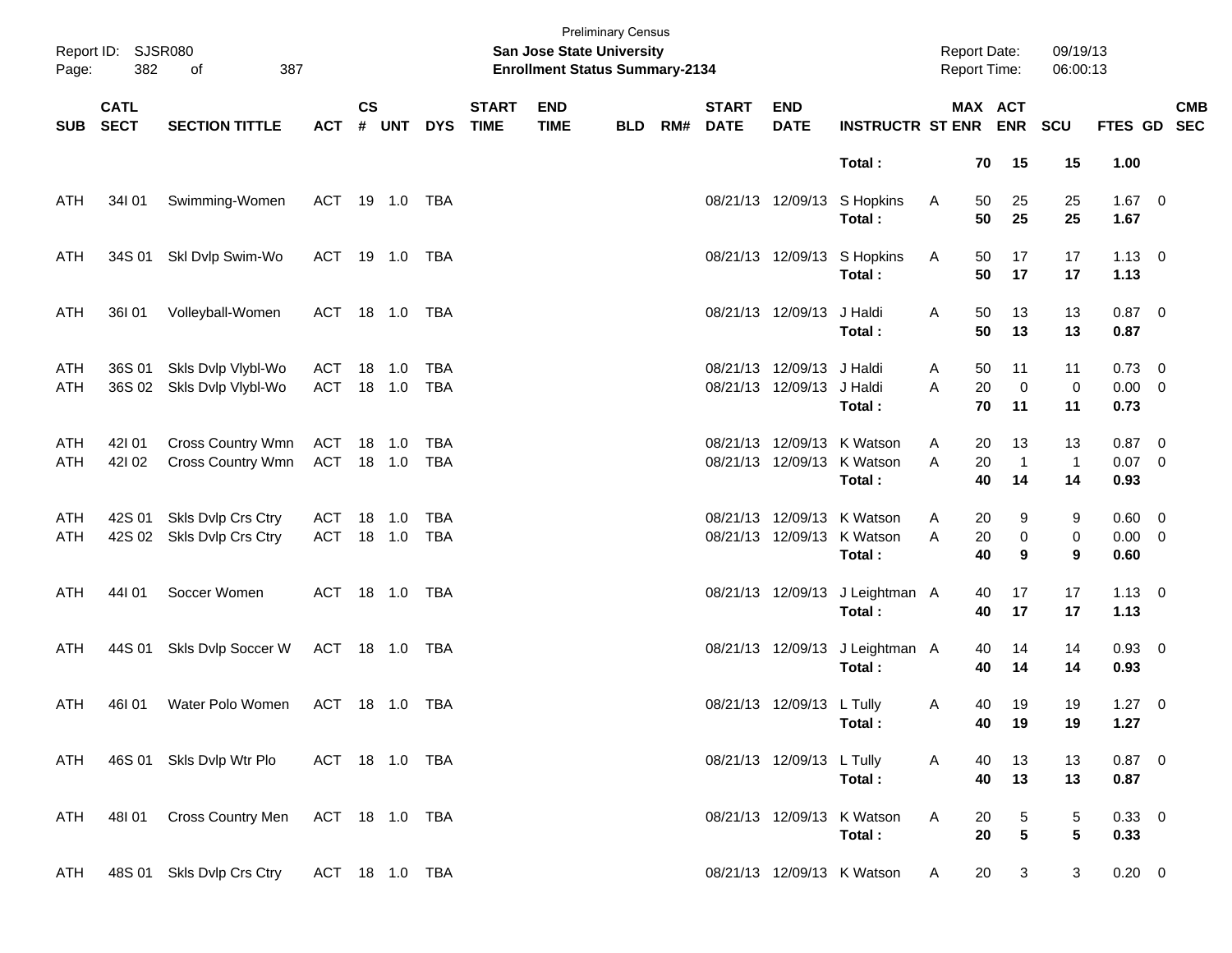| <b>SJSR080</b><br>Report ID:<br>383<br>Page:<br>оf | 387                                 |                                            |                             | <b>San Jose State University</b><br><b>Enrollment Status Summary-2134</b> | <b>Preliminary Census</b> |     |                             |                                                  |                                                       | <b>Report Date:</b><br><b>Report Time:</b> |                                       | 09/19/13<br>06:00:13        |                                |                          |
|----------------------------------------------------|-------------------------------------|--------------------------------------------|-----------------------------|---------------------------------------------------------------------------|---------------------------|-----|-----------------------------|--------------------------------------------------|-------------------------------------------------------|--------------------------------------------|---------------------------------------|-----------------------------|--------------------------------|--------------------------|
| <b>CATL</b><br><b>SECT</b><br><b>SUB</b>           | <b>SECTION TITTLE</b><br><b>ACT</b> | <b>CS</b><br><b>UNT</b><br><b>DYS</b><br># | <b>START</b><br><b>TIME</b> | <b>END</b><br><b>TIME</b>                                                 | <b>BLD</b>                | RM# | <b>START</b><br><b>DATE</b> | <b>END</b><br><b>DATE</b>                        | <b>INSTRUCTR ST ENR</b>                               | MAX                                        | ACT<br><b>ENR</b>                     | <b>SCU</b>                  | FTES GD                        | <b>CMB</b><br><b>SEC</b> |
|                                                    |                                     |                                            |                             |                                                                           |                           |     |                             |                                                  | Total:                                                | 20                                         | 3                                     | 3                           | 0.20                           |                          |
| Department :                                       | <b>Intercollegiate Athletics</b>    |                                            |                             |                                                                           |                           |     |                             | <b>Lower Division:</b><br><b>Upper Division:</b> | <b>Department Total:</b><br><b>Graduate Division:</b> | 1630<br>1630<br>0<br>$\mathbf 0$           | 588<br>588<br>$\bf{0}$<br>$\mathbf 0$ | 588<br>588<br>$\bf{0}$<br>0 | 39.20<br>39.20<br>0.00<br>0.00 |                          |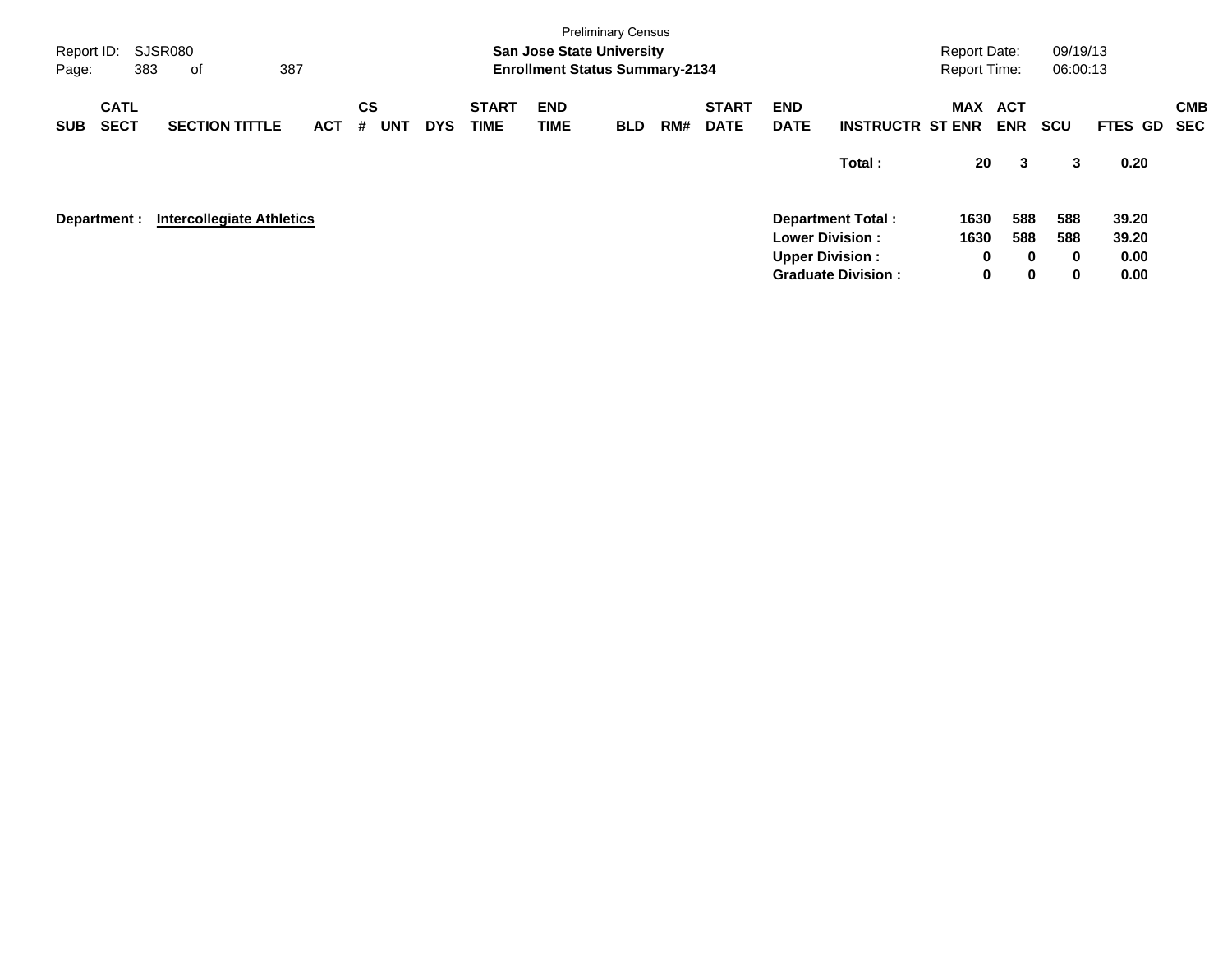|                    |             |     |                       |     |         |    |     |            |              |            | <b>Preliminary Census</b>             |     |              |             |                                                     |             |     |
|--------------------|-------------|-----|-----------------------|-----|---------|----|-----|------------|--------------|------------|---------------------------------------|-----|--------------|-------------|-----------------------------------------------------|-------------|-----|
| Report ID: SJSR080 |             |     |                       |     |         |    |     |            |              |            | <b>San Jose State University</b>      |     |              |             | 09/19/13<br><b>Report Date:</b>                     |             |     |
| Page:              |             | 384 | of                    | 387 |         |    |     |            |              |            | <b>Enrollment Status Summary-2134</b> |     |              |             | 06:00:13<br><b>Report Time:</b>                     |             |     |
|                    | <b>CATL</b> |     |                       |     |         | CS |     |            | <b>START</b> | <b>END</b> |                                       |     | <b>START</b> | <b>END</b>  | <b>MAX</b><br>ACT                                   |             | СМВ |
| <b>SUB</b>         | <b>SECT</b> |     | <b>SECTION TITTLE</b> |     | $ACT$ # |    | UNT | <b>DYS</b> | <b>TIME</b>  | TIME       | <b>BLD</b>                            | RM# | <b>DATE</b>  | <b>DATE</b> | <b>ENR</b><br><b>SCU</b><br><b>INSTRUCTR ST ENR</b> | FTES GD SEC |     |

| <b>COLLEGE GRAND TOTAL :</b> |                           | 1630 | 588          | 588          | 39.20 |
|------------------------------|---------------------------|------|--------------|--------------|-------|
|                              | <b>Lower Division:</b>    | 1630 | 588          | 588          | 39.20 |
|                              | <b>Upper Division:</b>    |      | 0            | 0            | 0.00  |
|                              | <b>Graduate Division:</b> |      | <sup>0</sup> | $\mathbf{0}$ | 0.00  |
|                              |                           |      |              |              |       |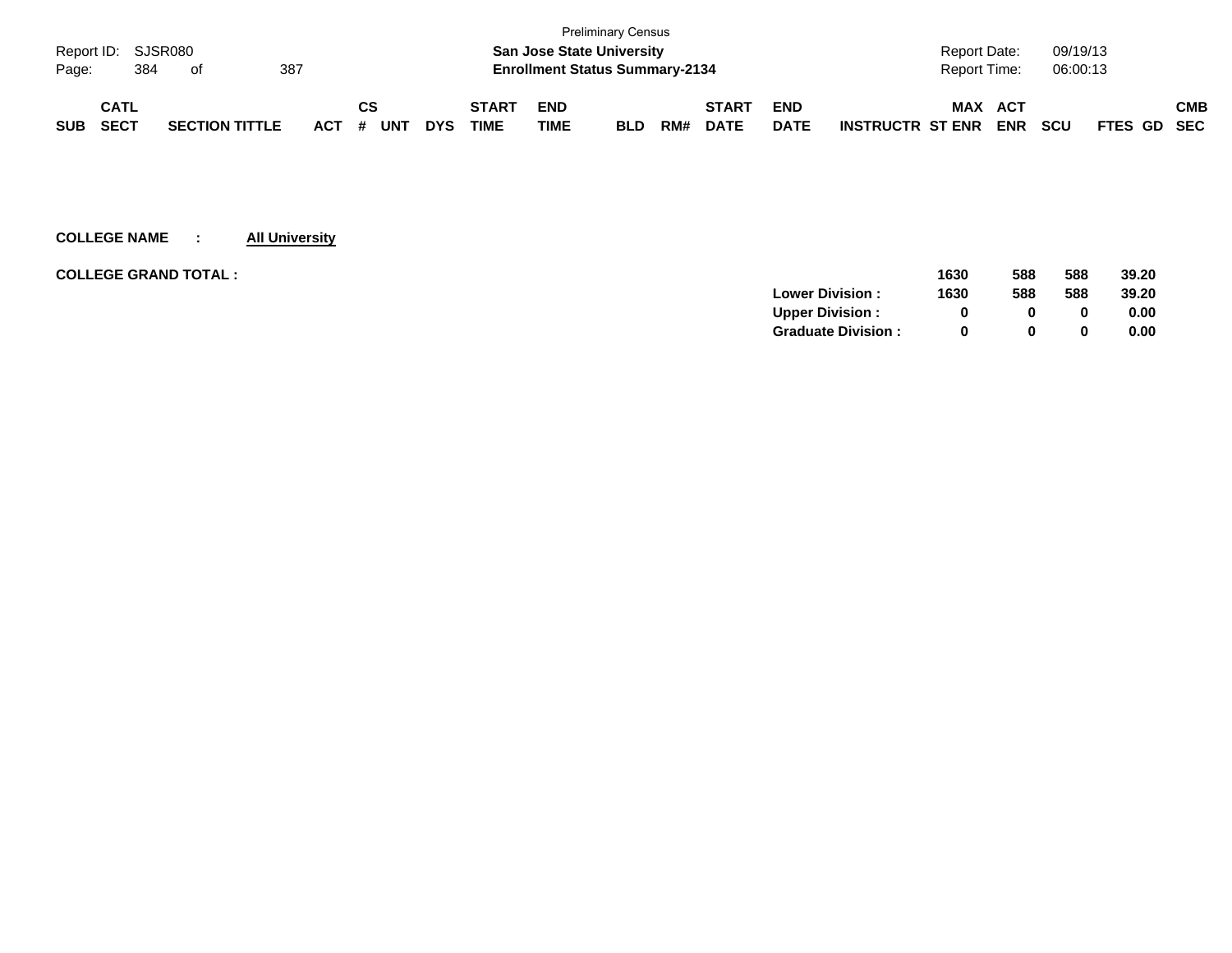|            |                    |                       |     |         |    |            |            |              |                                       | <b>Preliminary Census</b> |     |              |             |                         |              |            |            |                    |            |
|------------|--------------------|-----------------------|-----|---------|----|------------|------------|--------------|---------------------------------------|---------------------------|-----|--------------|-------------|-------------------------|--------------|------------|------------|--------------------|------------|
|            | Report ID: SJSR080 |                       |     |         |    |            |            |              | <b>San Jose State University</b>      |                           |     |              |             |                         | Report Date: |            | 09/19/13   |                    |            |
| Page:      | 385                | of                    | 387 |         |    |            |            |              | <b>Enrollment Status Summary-2134</b> |                           |     |              |             |                         | Report Time: |            | 06:00:13   |                    |            |
|            | <b>CATL</b>        |                       |     |         | СS |            |            | <b>START</b> | <b>END</b>                            |                           |     | <b>START</b> | <b>END</b>  |                         | <b>MAX</b>   | ACT        |            |                    | <b>CMB</b> |
| <b>SUB</b> | <b>SECT</b>        | <b>SECTION TITTLE</b> |     | $ACT$ # |    | <b>UNT</b> | <b>DYS</b> | TIME         | <b>TIME</b>                           | <b>BLD</b>                | RM# | <b>DATE</b>  | <b>DATE</b> | <b>INSTRUCTR ST ENR</b> |              | <b>ENR</b> | <b>SCU</b> | <b>FTES GD SEC</b> |            |

| <b>COLLEGE GRAND TOTAL:</b> | 0            | 0            | 0.00 |
|-----------------------------|--------------|--------------|------|
| <b>Lower Division:</b>      | 0            | 0            | 0.00 |
| <b>Upper Division:</b>      | <sup>0</sup> | 0            | 0.00 |
| <b>Graduate Division:</b>   | <sup>0</sup> | $\mathbf{0}$ | 0.00 |